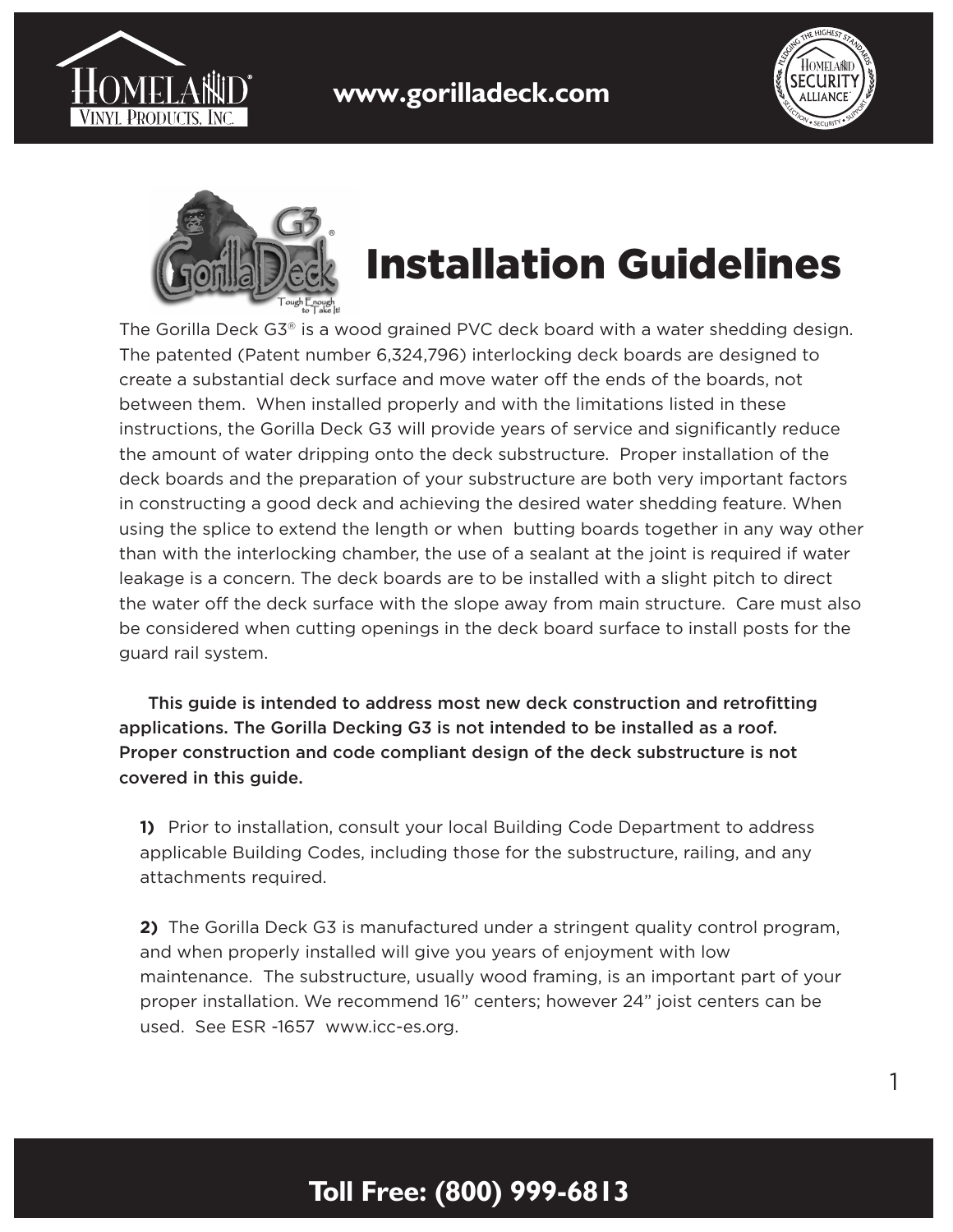



**3)** The substructure must be constructed according to your local building codes. The substructure must be flat, in that the tops of the joists are all at the same level. If it has irregular high or low spots across the joists, they must be corrected in order to enhance water run-off, lessen water pooling and subsequent dripping.

**4)** The substructure will require a minimum slope, or drop of 1/8" per 8' of decking surface in the long direction of the Gorilla Deck® G3 boards. The slope or drop of 1/8" per 8' should be such that the water will be directed away from the building or structure that it is attached to. This will allow the deck to shed water adequately and reduce dripping of water.

**5)** Install the starter strip, using a 1-1/2 inch, #8 self cutting stainless steel decking screw, at each joist. The screws are inserted in the hollow chamber of the starter strip.





**6)** Using a rubber mallet place the first precut deck board into the starter strip. The Gorilla Deck G3 may be cut with a fine toothed carbide saw, such as a skill or table saw.

**7)** Secure the Deck Board using a 1-1/2 inch, #8 self cutting stainless steel decking screw, at each joist. The screws are inserted in to the back edge of the deck board, not the hollow interlocking chamber.

**Toll Free: (800) 999-6813**

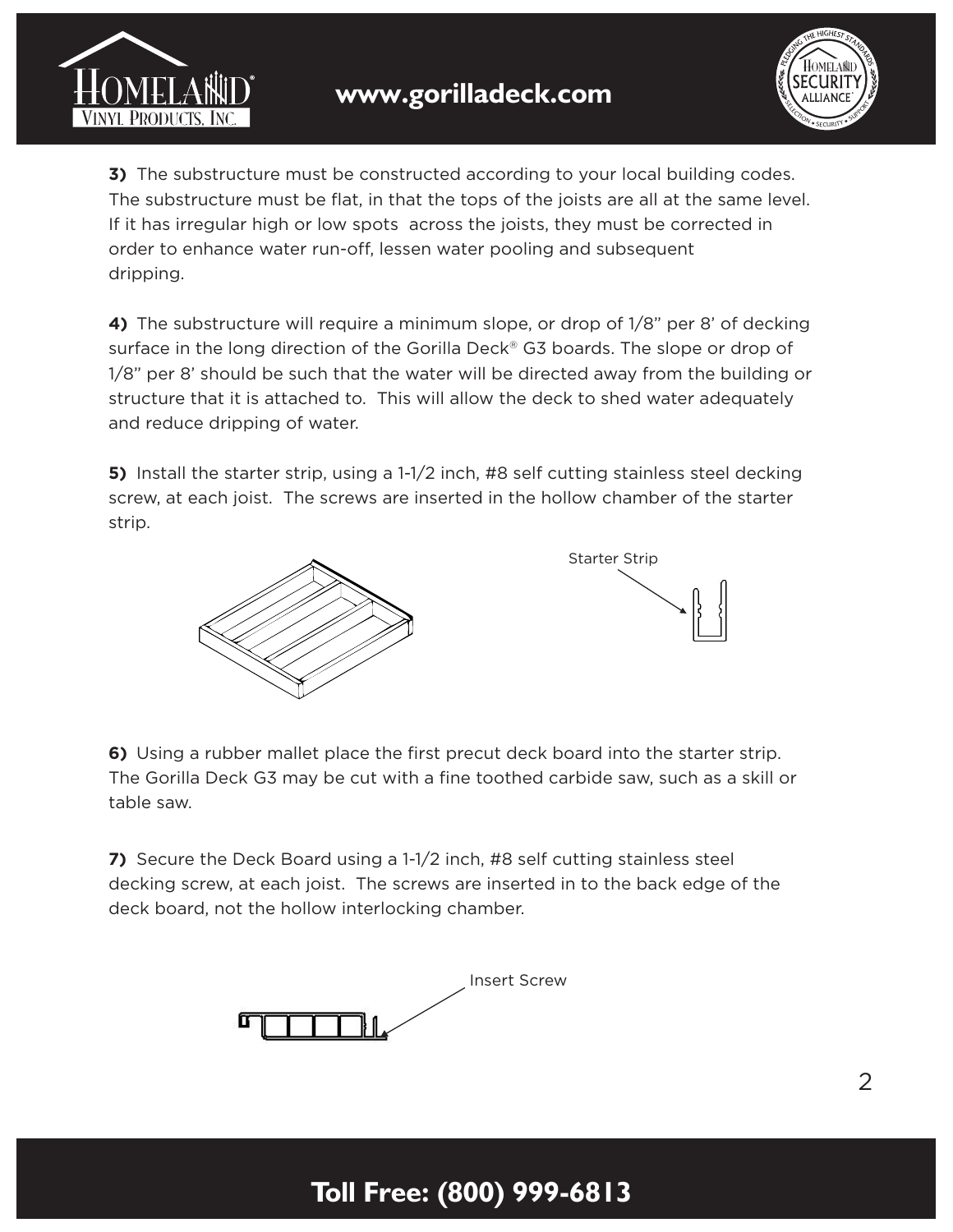



**8)** Continue using the same method with the next deck board, interlocking the deck boards together and attaching them with screws until the deck surface is covered.



**9)** Finish out the deck with fascia or finish trim. Securing with #6 pan head stainless steel screws. (Pre-drill a double hole or slot to allow the Fascia or Trim Channel to move with thermal changes.)



**10)** Install vinyl flashing, found at most hardware stores, from the edge of the deck to the building structure. Seal the edges along the building and on the edge attached to the deck board using a caulking gun with a high quality marine silicone sealant. This will prevent water from running onto your substructure between the deck and the building.

**11)** If you have wooden 4" x 4" wooden post that will protrude through the deck for guard rail installation: Carefully cut the openings in the deck to allow use of a high quality marine silicone sealant. Seal the edges of the deck board and the post using a caulking gun with a high quality marine silicone sealant.

Be sure to completely fill the end of the interlocking chamber. This will reduce the amount of water running down the post onto your substructure area below.

## **Toll Free: (800) 999-6813**